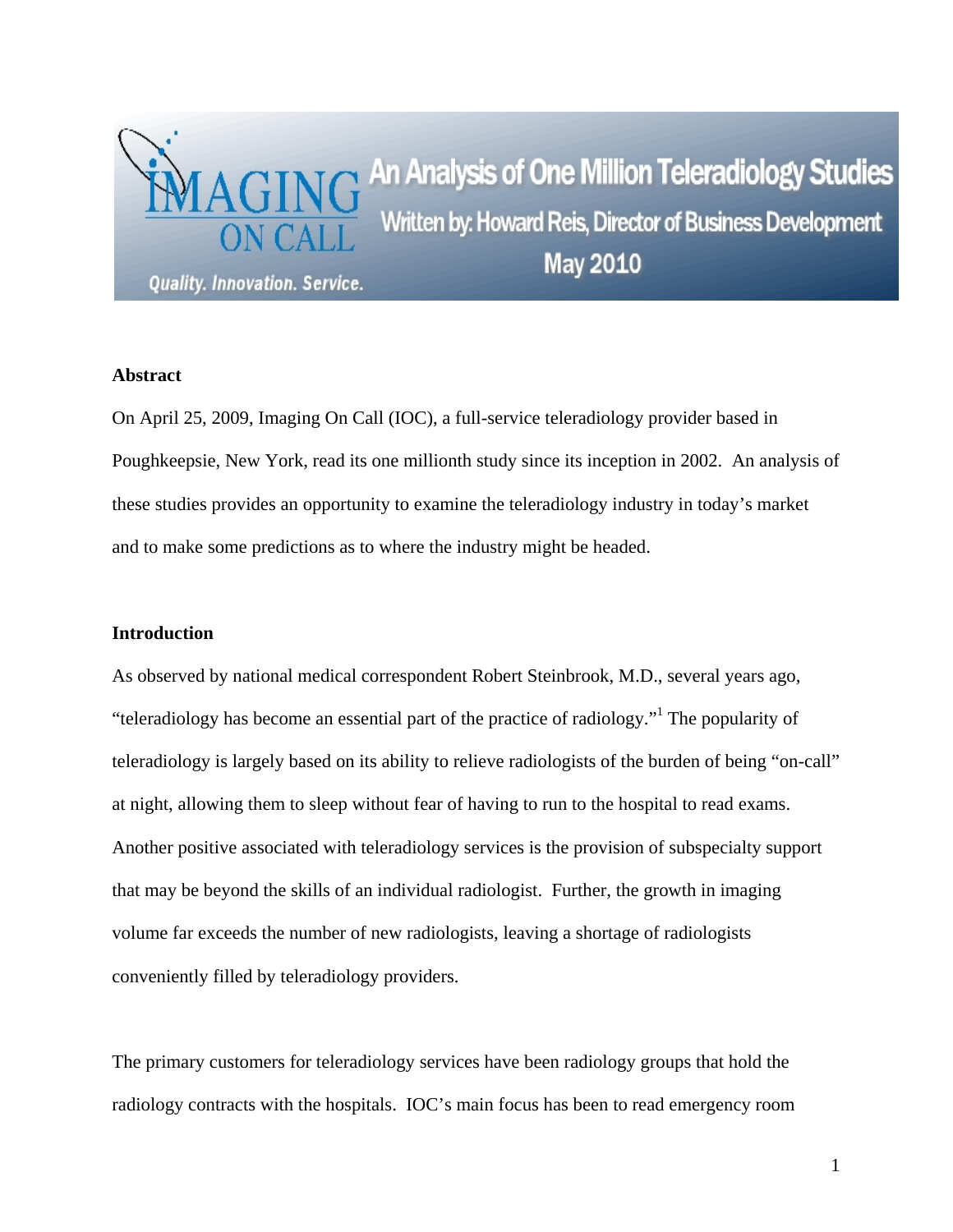studies after working hours, after the radiology group has retired for the night. The mix of studies (*Fig. 1)* has stayed relatively consistent from the start. IOC reads all types of radiology studies with the exception of mammography. Over 81% of the studies read are computed tomography (CT) scans, with 11% ultrasound (US), 2% magnetic resonance (MR), 1% nuclear medicine (NM), and 5% plain films. The percentage of

X-rays has risen somewhat over the past year, as IOC has added some non-hospital urgent care centers and additional daytime hospital support to its usual mix of emergency room services.



Fig. 1. Distribution by study type (2009).

The story of IOC has been one of consistent growth (*Fig. 2*). For the past 5 years, it has added about 100 studies per night so that its current average volume is approximately 750 studies per night. This is distributed over 75 unique facilities in a 10-state area. Growth has been a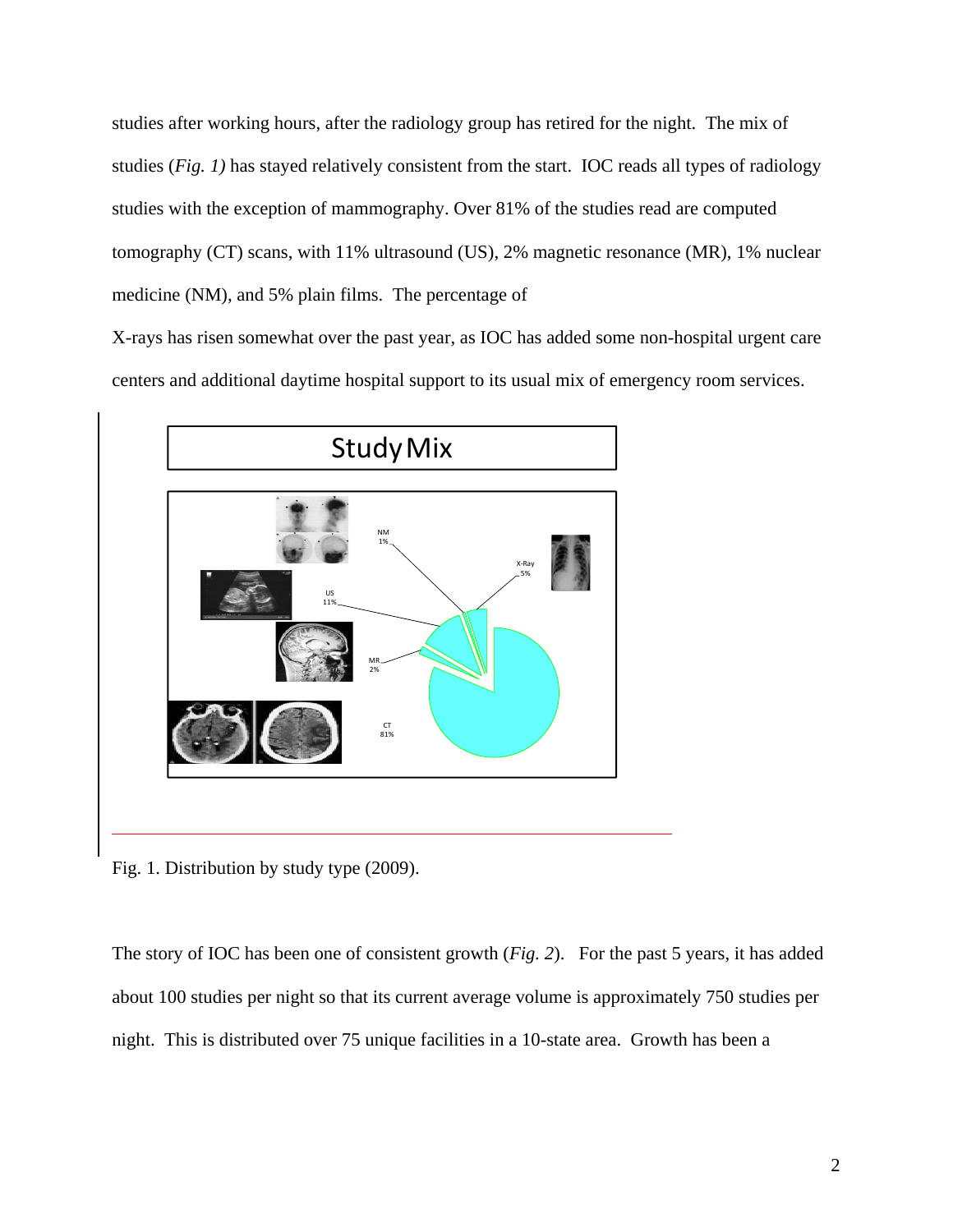combination of adding new facilities, maintaining steady growth at existing facilities, and minimizing customer turnover.



Fig. 2. Year-to-year growth in volume.

Many IOC customers have been utilizing its services for extended periods. For existing customers, there has been steady growth in the number of images sent on a nightly basis. Represented in Figure 3, Vassar Hospital in Poughkeepsie, New York, was one of IOC's first customers and continues to be one of the largest, reflects a growth of approximately 5% each year. Vassar sends more than 120,000 studies per year and is somewhat more likely to send emergency ultrasound studies than many of IOC's other customers.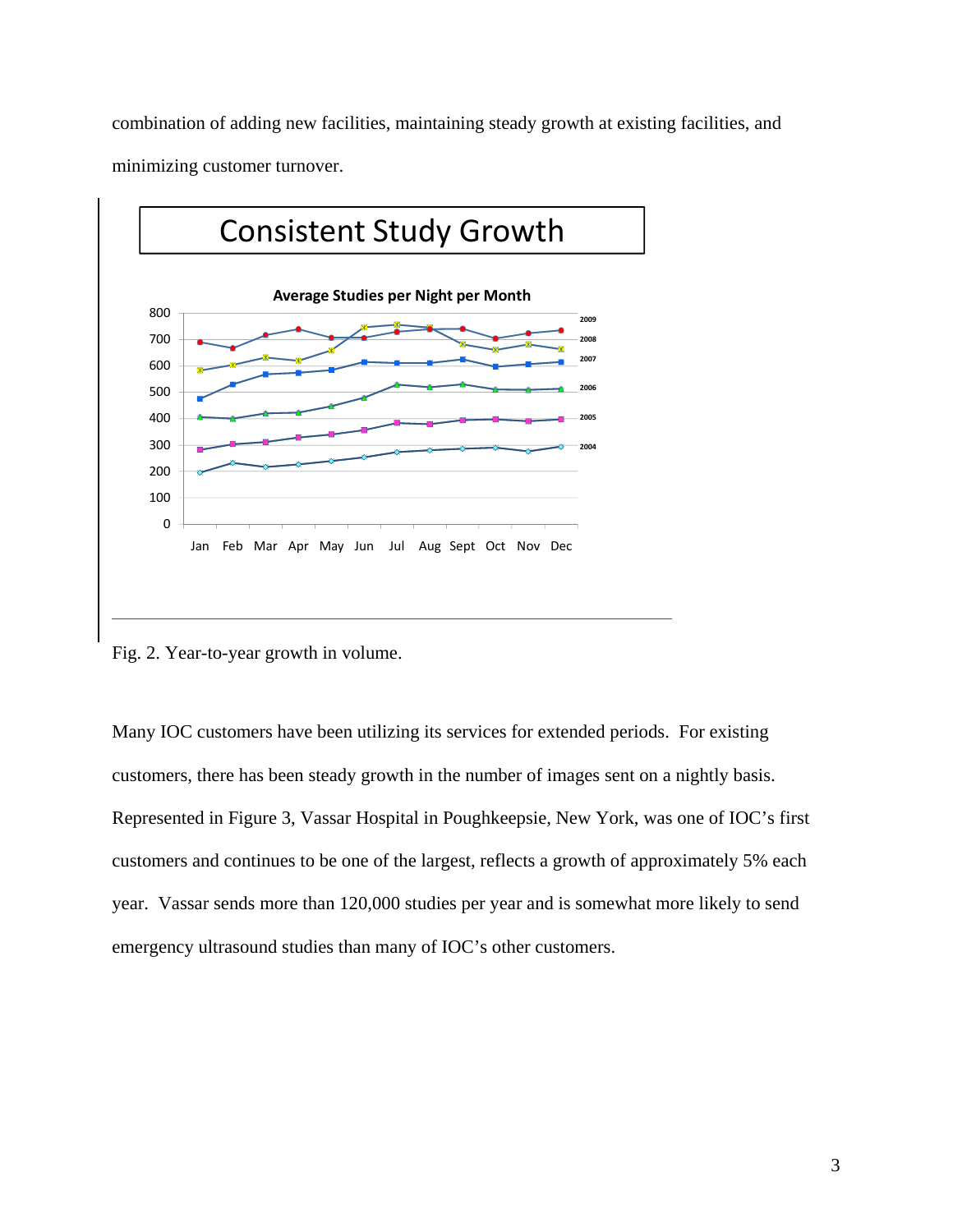

Fig. 3. 3-year volume growth for 1 hospital (~5% per year).

#### **Anticipating Imaging Volume**

One of the keys to the success of a teleradiology operation is the proper scheduling of the number of physicians who will be reading at any time. Therefore, accurate anticipation of the volume of reads is essential. Evaluations of client case volume indicate that the size of the hospital coincides directly with the number of cases sent to IOC on a nightly basis. Large teaching hospitals are exceptions to this rule. These facilities generally use residents at night and therefore do not need the services of a teleradiology provider.

An analysis of bed count compared to the number of studies sent each night yielded a trend line that indicated a rise of approximately 5 cases per night with each 100-bed increment in hospital capacity. The majority of facilities have between 150 and 450 beds and sends between 5 and 20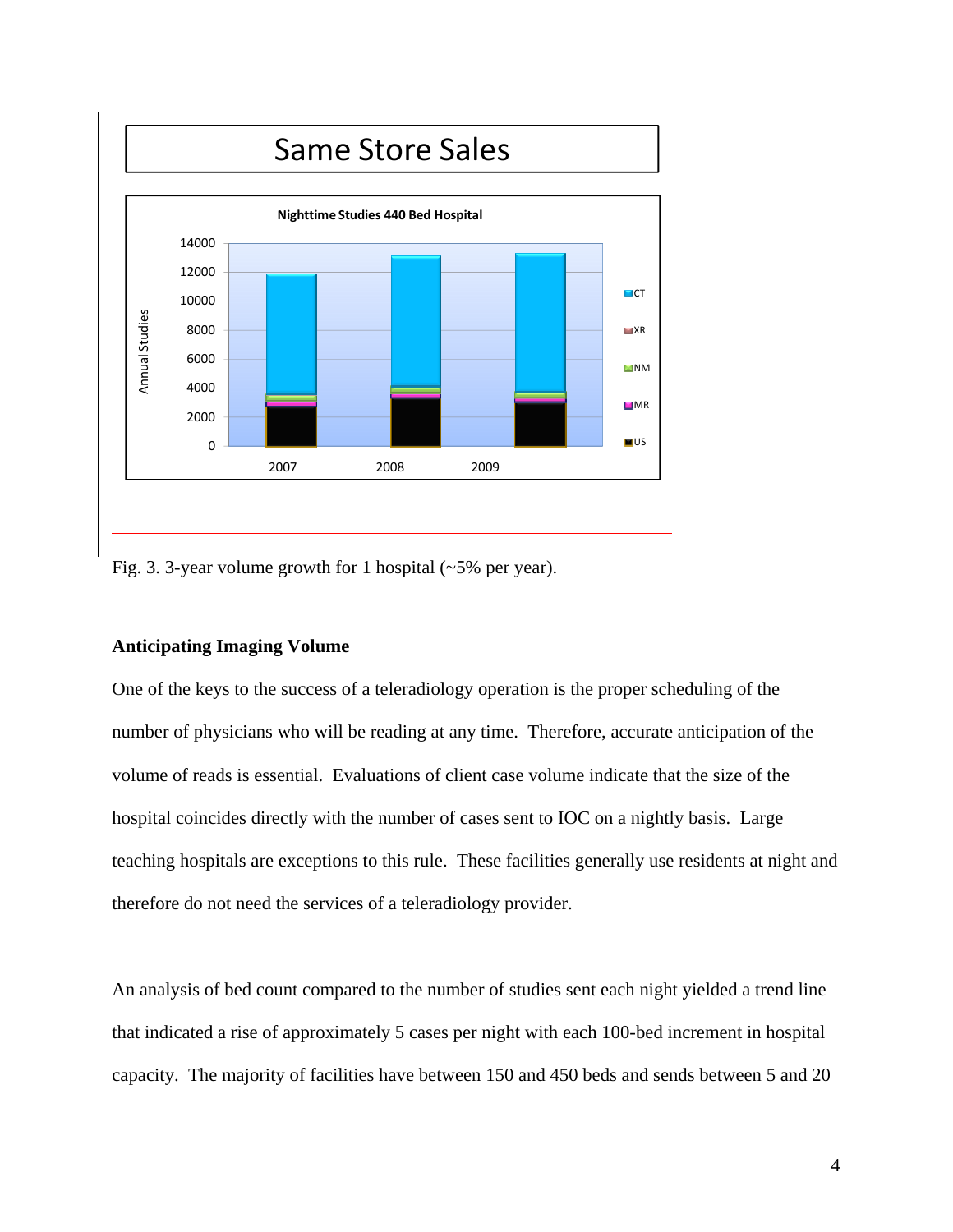cases per night. Not all hospitals utilize IOC's services for the same number of hours each night. Taking the nightly number of hours of reading into account (cases sent per hour per hospital), does not, for the most part, appear to significantly change the trend line. The smallest facilities still send the smallest number of cases. The largest hospital sends a disproportionately high volume, as evidenced by its sharp departure from the trend line (*Fig. 4*). This phenomenon is partially attributable to the facility's request for full 24-hour support on weekends in addition to nighttime and occasional daytime coverage. Starting June 1, 2010, this facility will move to 24 hour support, 7 days a week. IOC will begin with one or two radiologists until demand for the additional service hours grows.





Case volume is not constant within each night. Several factors impact the busy hours, or the hours when the most physicians need to be on the schedule. IOC's busiest period is usually from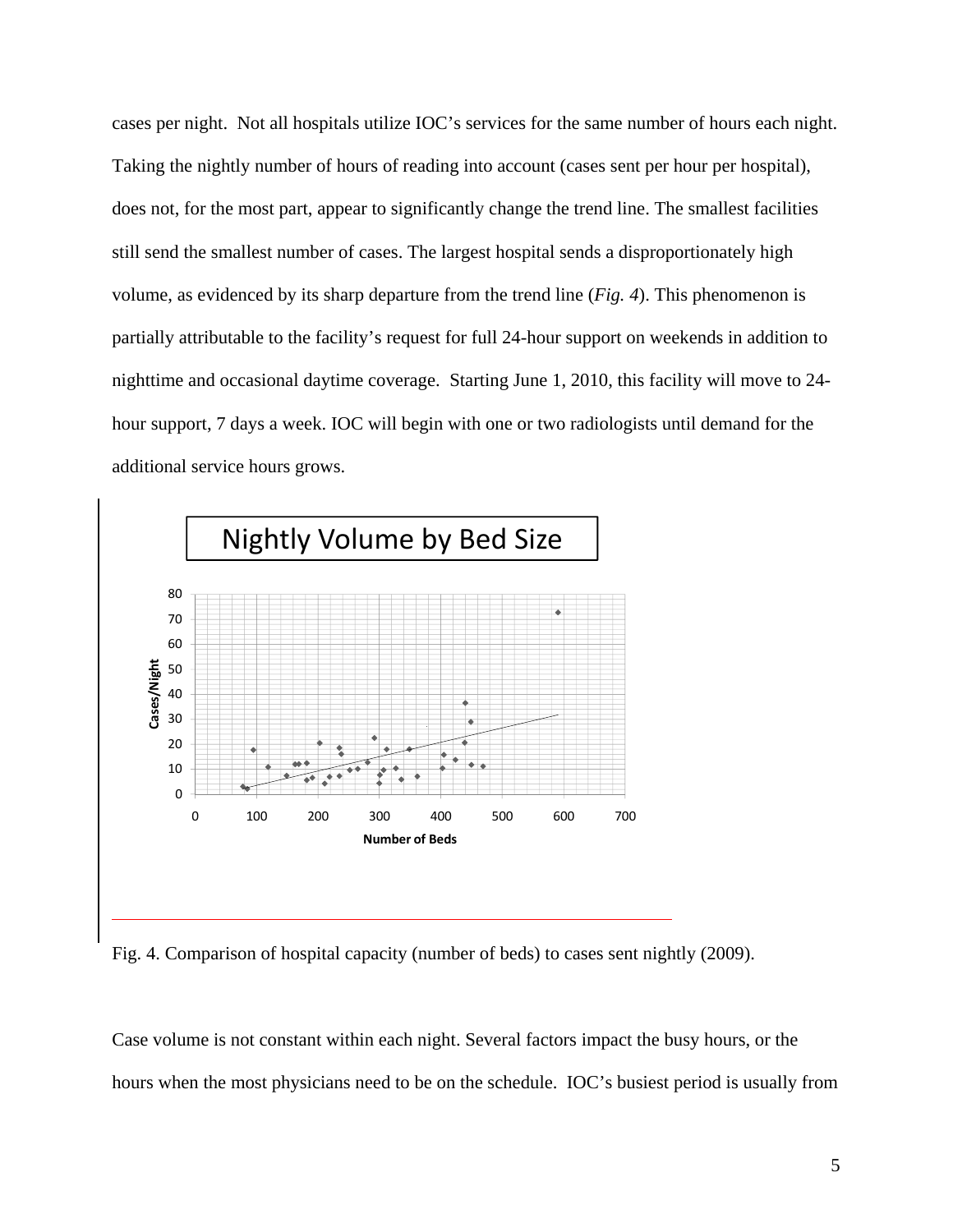10:00 pm to 2:00 am (*Fig. 5*). This is probably also consistent with the nighttime busy hour in most emergency rooms that are also designated trauma centers. These centers constitute approximately 50% of IOC's clients but are responsible for a greater proportion of case volume. In truth, since IOC's clientele is largely emergency rooms, many unplanned for events may disrupt any planning set into place. For example, it is impossible to schedule in a way that accommodates the needs precipitated by a large-scale highway accident. Another important factor in imaging volume is that individual hospitals decide their own start times, which can range from 5:00 pm to 12:00 am. IOC also provides flexibility; contracted start times may vary from actual start times, depending on client needs-, further complicating scheduling optimization.



Fig. 5. Total number of studies per hour for 1 month (1/10).

For scheduling success, it is advisable to determine trends in volume by season as well as by hour. For IOC, overall volume always peaks in July, perhaps because newly hired doctors are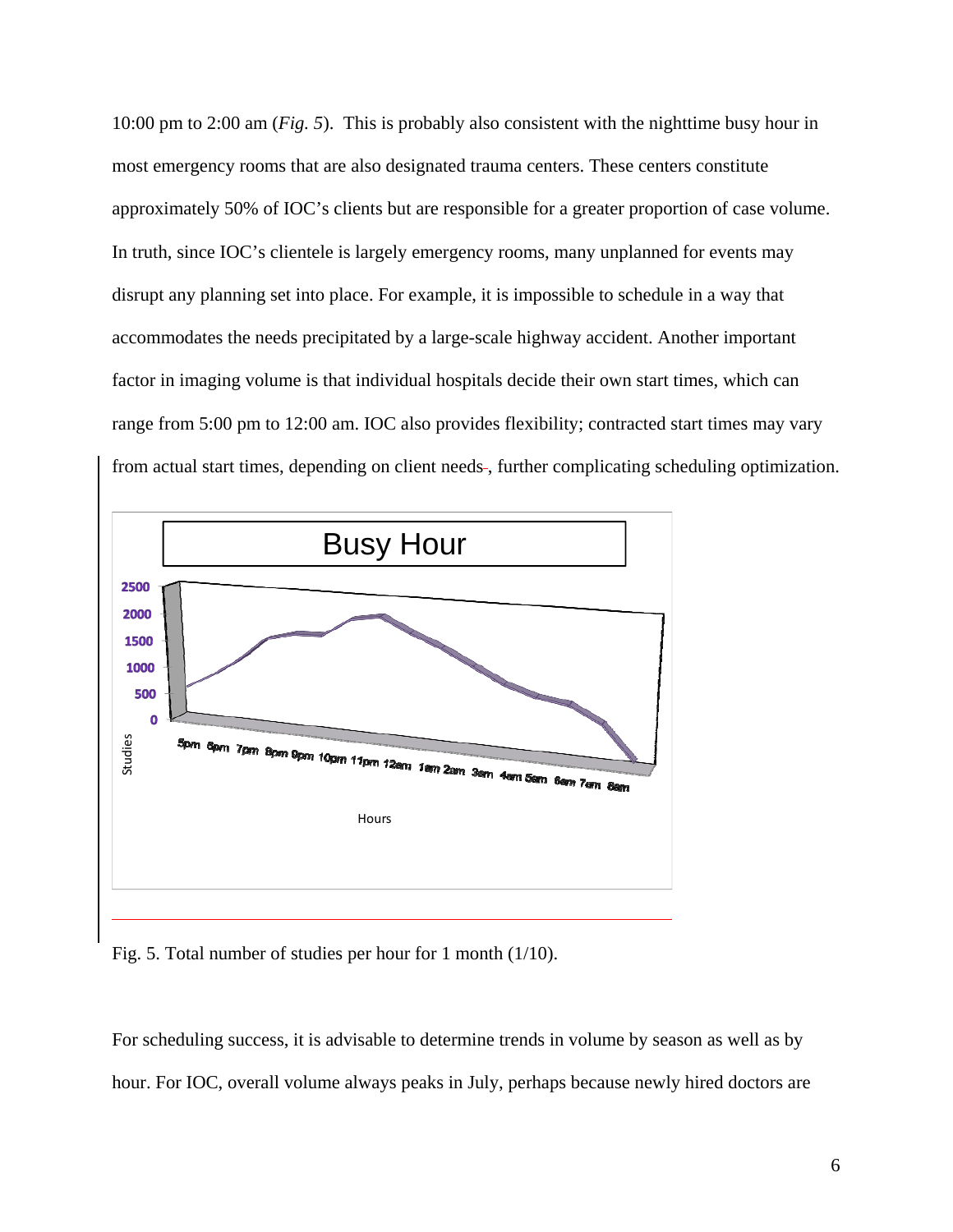overly cautious and order additional studies. Volume at each hospital is also dependent on which ER physician is on call that night. Knowledge of client habits and scheduling can facilitate an efficient scheduling process of physicians. In addition to differing tendencies among individual referring physicians, there is inter-institutional and geographic variability (*Fig. 6*). A hospital in Florida may become very busy in the winter months when the tourist season is in full swing. A Colorado hospital warned IOC to expect increased volume during ski season, but as shown in Figure 6, this does not always happen. In any case, seasonality must be taken into account to optimize scheduling.



Fig. 6. Comparison of monthly volume for 3 hospitals by geographic region (2009).

Licensing and credentialing issues comprise major components in the daily operation of a teleradiology provider. Each physician must be licensed in the state in which the exam is taken; physicians at IOC have licensure coverage in 39 states. In addition to state licensure, the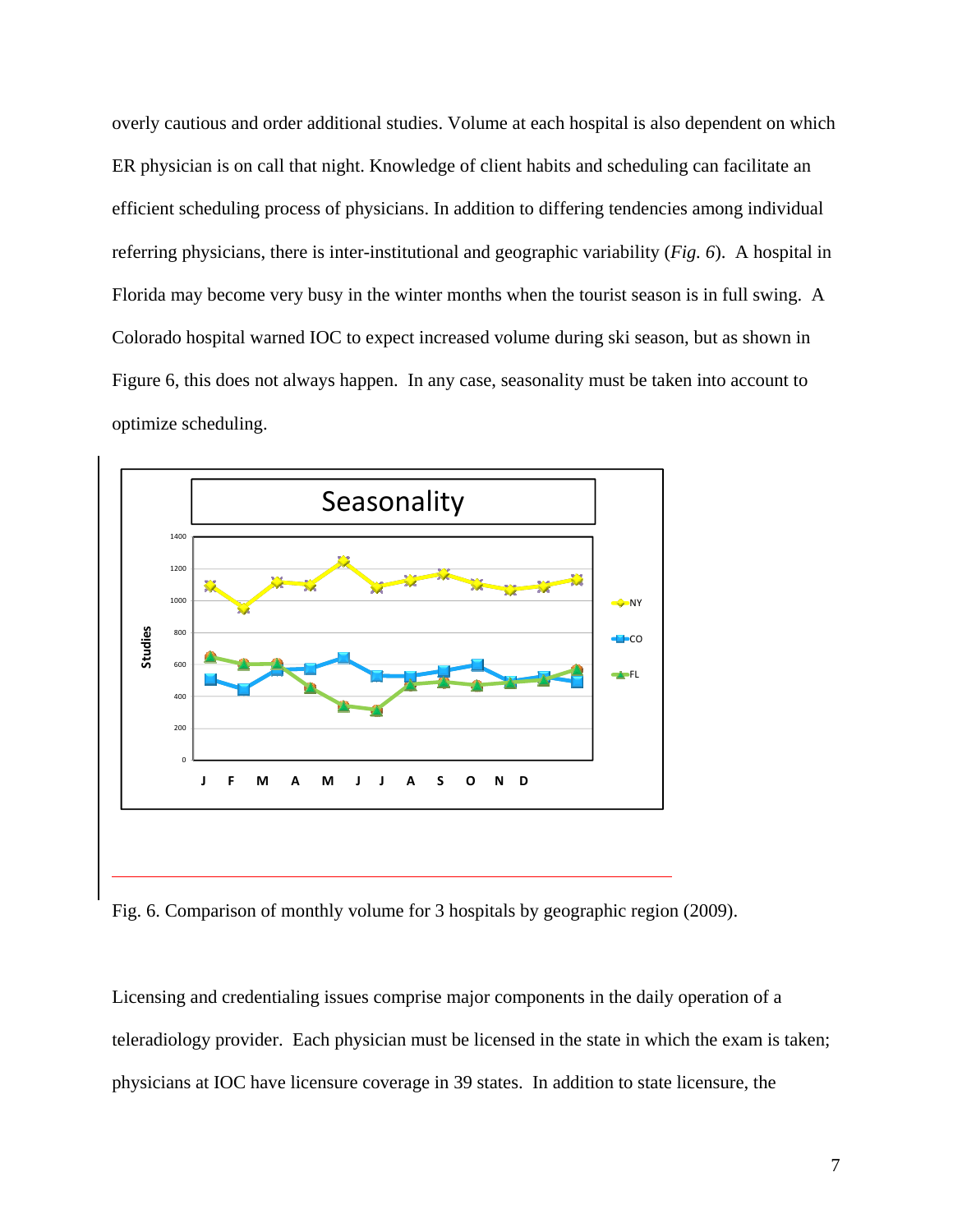physician must be appointed to the medical staff of each individual facility. Figure 7 illustrates the distribution of the number of IOC physicians credentialed at each hospital. IOC currently has an average of 16 physicians credentialed per hospital, with an overall range of 4 to 30 physicians at each facility. The hospital at the low end of the range only requires subspecialty (Neuroradiology) coverage. At the top of the range is a hospital primarily concerned that coverage be sufficient at all times. The number of credentialed physicians is also a function of the hours of coverage and the length of time a hospital has been a customer. Since credentialing is a lengthy process, IOC is reluctant to resign a doctor from a hospital's medical staff. IOC generally starts with a group of approximately 12 physicians credentialed at an individual hospital. This develops a rapport and familiarity with the local emergency room doctors. Some of IOC's larger competitors will credential in excess of 30 doctors on a hospital's staff as a regular practice.



Fig. 7. Tracking the number of doctors credentialed.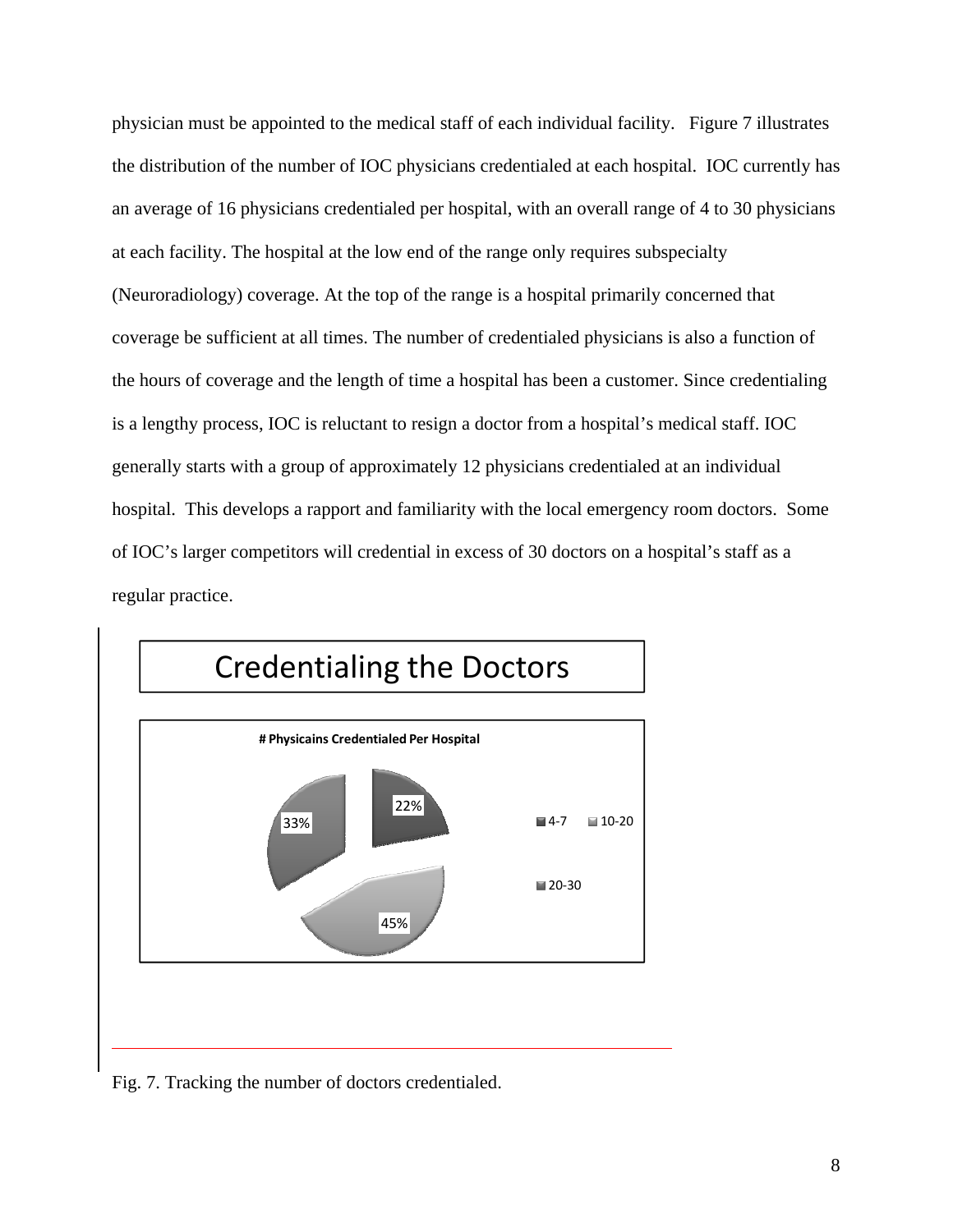## **Turnaround Times**

Speed and accuracy are two critical measures of success for a teleradiology provider. The speed at which a study is returned to the emergency room is referred to as the turnaround time (TAT). Accuracy is measured via the miss rate of preliminary studies. The industry standard for TAT, generally specified within contracts, is that studies be returned within 30 minutes of receipt. Most customers request tracking of TATs to determine if a teleradiology provider is meeting the 30-minute standard.

Many factors affect the speed at which studies are read. A difficult study in a doctor's queue will impact the next study. An unusually busy night will lengthen the queue of the individual physician. An imbalanced workload due to lack of credentialing among a segment of the doctors on call on a particular evening can also make the 30-minute TAT a difficult standard to meet by limiting coverage. Figure 8 shows one year of service for one facility. The number of studies sent in a particular month does not appear to have a direct impact on TAT. A measurement more likely to yield significance is the TAT for the hospital against total studies received. It is unusual for one hospital's volume to have a large impact on the speed of returning studies.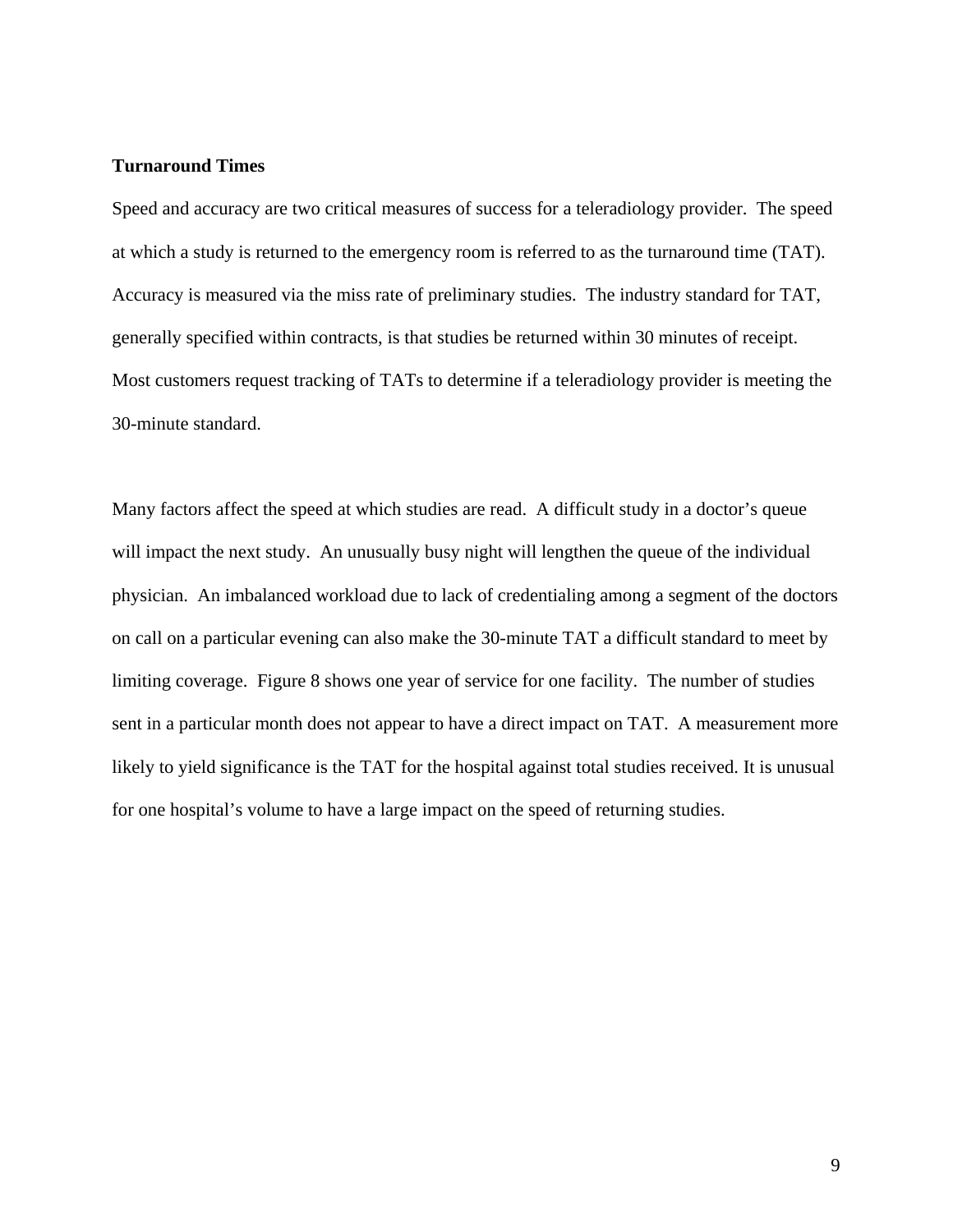

Fig. 8. Correlation between TAT and volume.

To better understand the importance of TATs in teleradiology, IOC reviewed the average read times for the various types of studies it interprets. This data is essential for decisions regarding commitments to customers, pricing of services, and compensation for physicians. As demonstrated in Figure 9, there is an increasing movement toward final exams. The difference in time needed to read a preliminary study versus a final study becomes very important. As shown on the chart, MRI exams take longer than CTs, which take longer than X-rays. IOC's services are priced accordingly. Finals take approximately 4 minutes longer to read than preliminary exams (12 vs. 8 minutes).

Please note that the long reading time for the CT angiography (CTA) final that jumps off the chart is an obvious statistical anomaly related to the small volume of these studies received.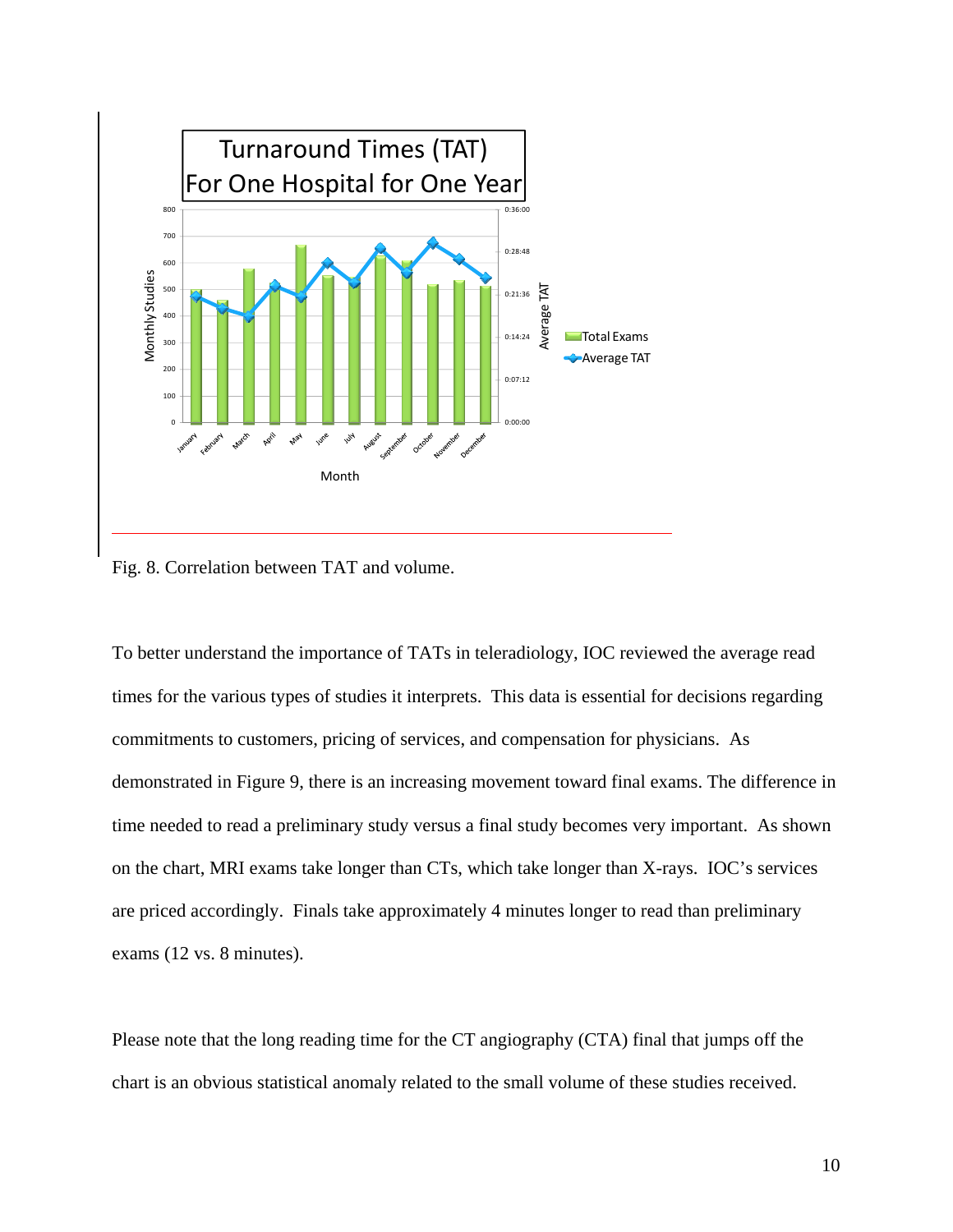

Fig. 9. TAT by study type, preliminary vs. final (2009

Even more critical than the promise of a general 30-minute TAT is the promise to return stroke studies within 10 minutes. One half of IOC's customers are designated stroke centers. A procedure is in place whereby hospitals notify IOC of stroke studies, often while a patient is en route to the emergency room. Performance on stroke studies is monitored on a daily basis (*Fig. 10*). When a variance in the month of November was noted, workflow corrections were put in place to ensure that the average TAT was within the acceptable range.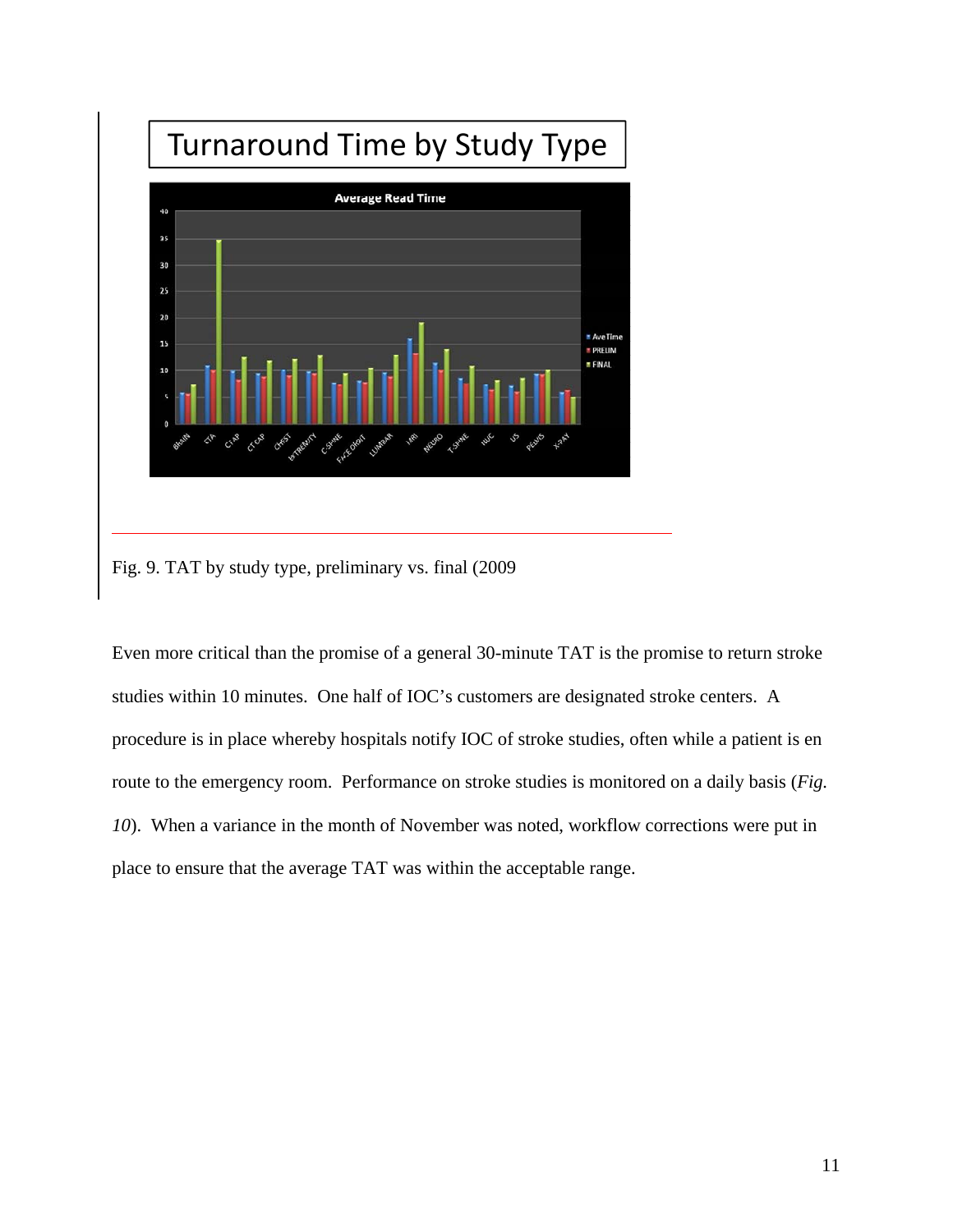

Fig. 10. Monthly stroke protocol studies and average stroke TAT.

### **Measuring Physician Quality and Productivity**

IOC closely monitors its doctors, both with regard to the speed in which they read studies (productivity) and the efficiency of delivering correct results (quality). Every preliminary exam is overread by the individual hospital the next morning. Customers are encouraged to report discrepancies between their own interpretations and the night radiologist's findings. Discrepancies are reported on a scale of 1 to 4, with a "1" indicating that the physician agrees with the findings and a "4" signaling a major miss that could likely affect patient care. Figure 11 compares miss rates to radiology value units (RVU) for the calendar year 2008. Although one doctor was able to read significantly more quickly than his or her peers, the reads were at an unacceptable miss rate and corrective actions were taken.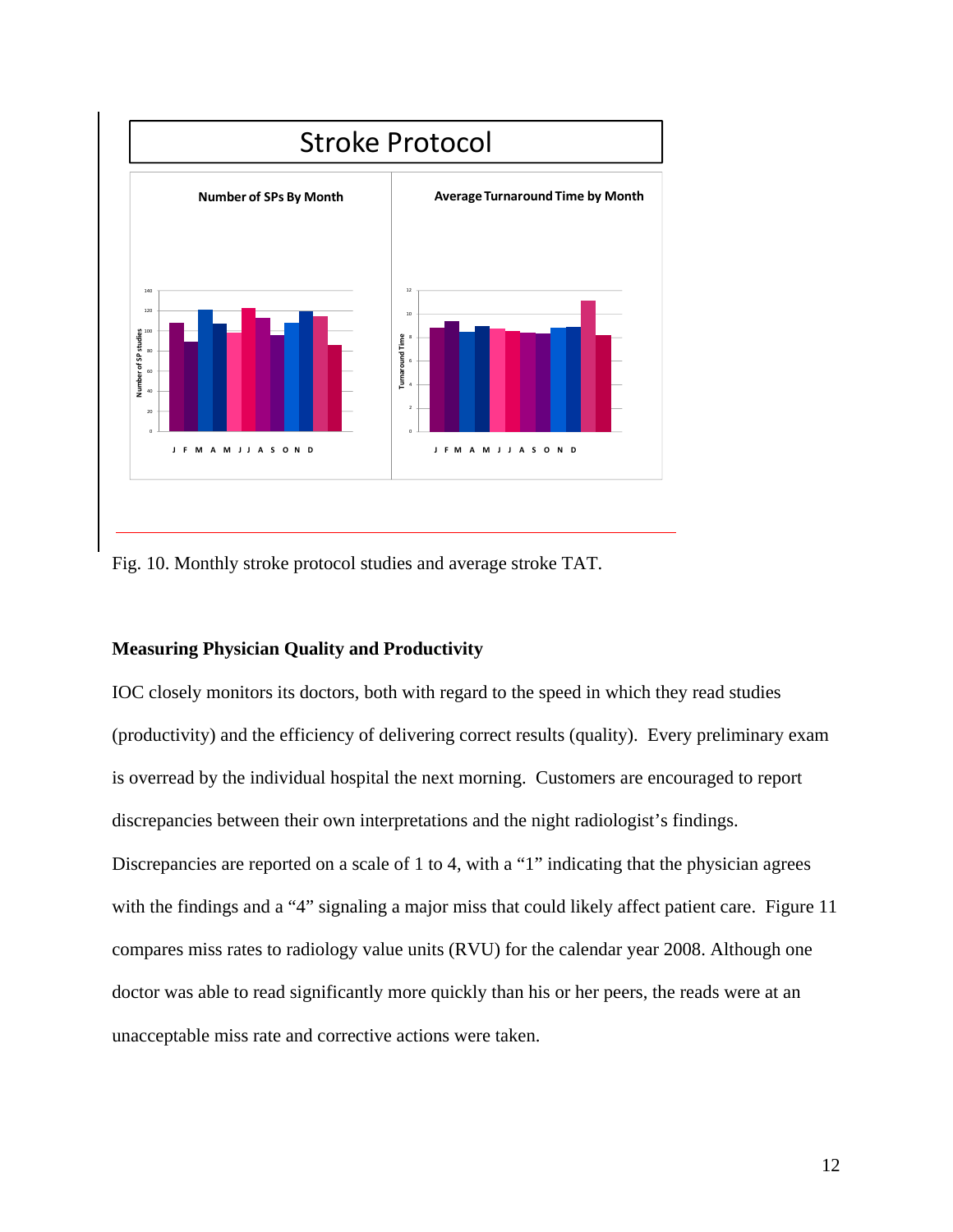

Fig. 11. Comparison of RVU and reported miss rate (2008). RVU, radiology value units.

#### **Future Trends**

One significant trend is the move from preliminary to final reports. Whereas a teleradiology company originally delivered only "wet" reads, over the past 3 years there has been a significant movement to final reads. Final read interpretations represented 11% of IOC's business in 2009; they are projected to be at least 15% in 2010 and grow from there. The major benefit of issuing final reports for hospitals is that it eliminates the need to overread the exam the following morning. Final exams require additional information from the sending site, including complete patient histories and prior imaging studies. Transmitting final reports can require an electronic interface to the hospital's information system. The electronic interface provides additional accuracy as it eliminates a manual process and yet one more area for potential errors. Increased automation is particularly important as industry price competition demands radiologist productivity improvements.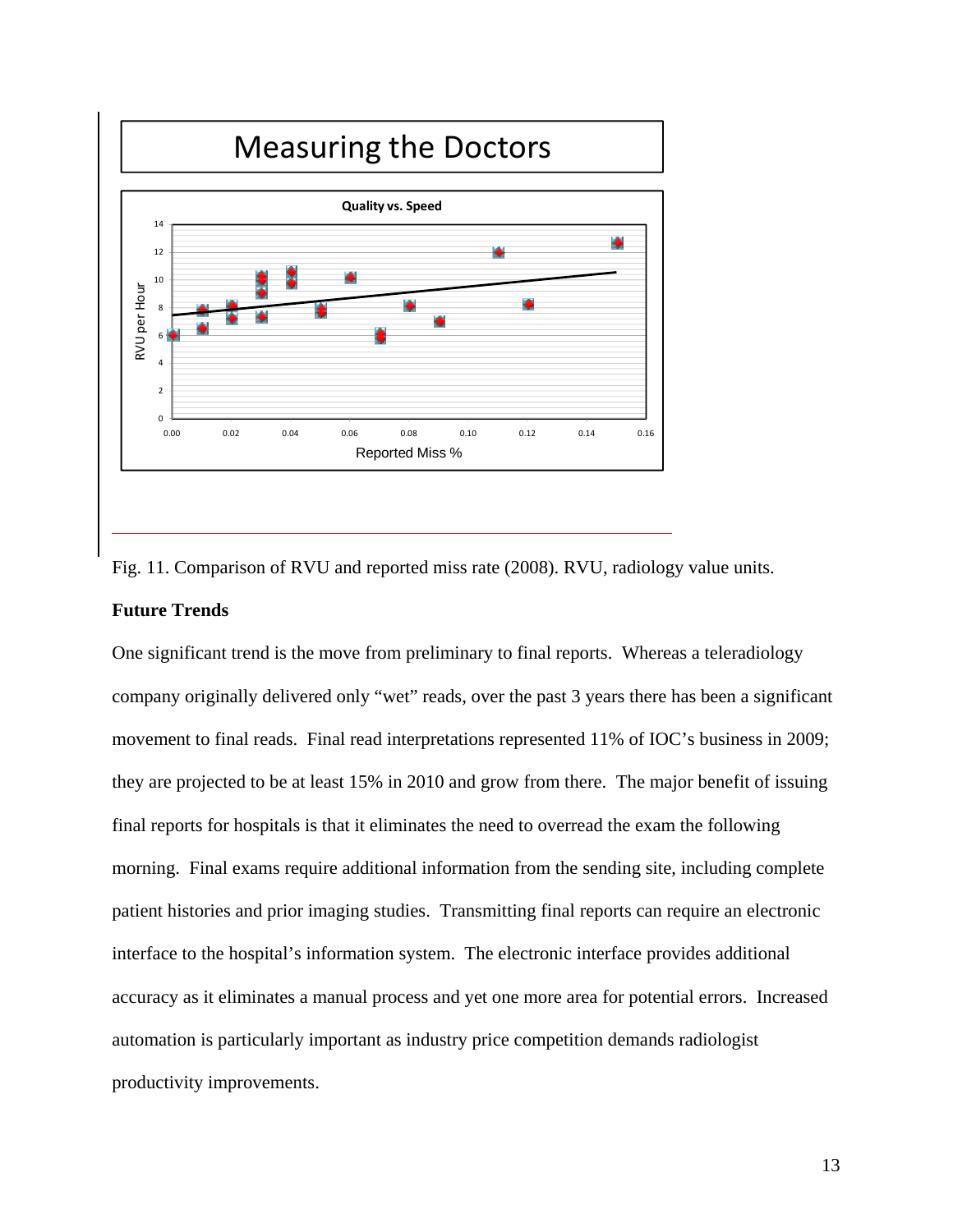

Fig. 12. Increasing proportion of exams are finals vs. preliminary studies.

Teleradiology has been a commercially viable business for fewer than ten years. It is impossible to predict what the business will look like in five years, but some trends are very obvious for both IOC and the teleradiology industry in general. In 2010, IOC has expanded its ability to deliver subspecialty reads, especially breast MRI exams. It has also become a full daytime operation in response to the needs of some existing customers. In addition, it is investigating the possibilities of providing support for 3D image interpretation and a significant expansion in wireless handheld imaging applications. In a recent survey of 71 healthcare professionals conducted by Software Advice, nearly 50% of responders expressed a desire to be able to view medical imaging on their smartphones, making this the top-rated desired capability for the future.<sup>2</sup> Only approximately 12% of those surveyed are currently able to access medical imaging in this manner. IOC fully expects to be involved in image repositories, electronic medical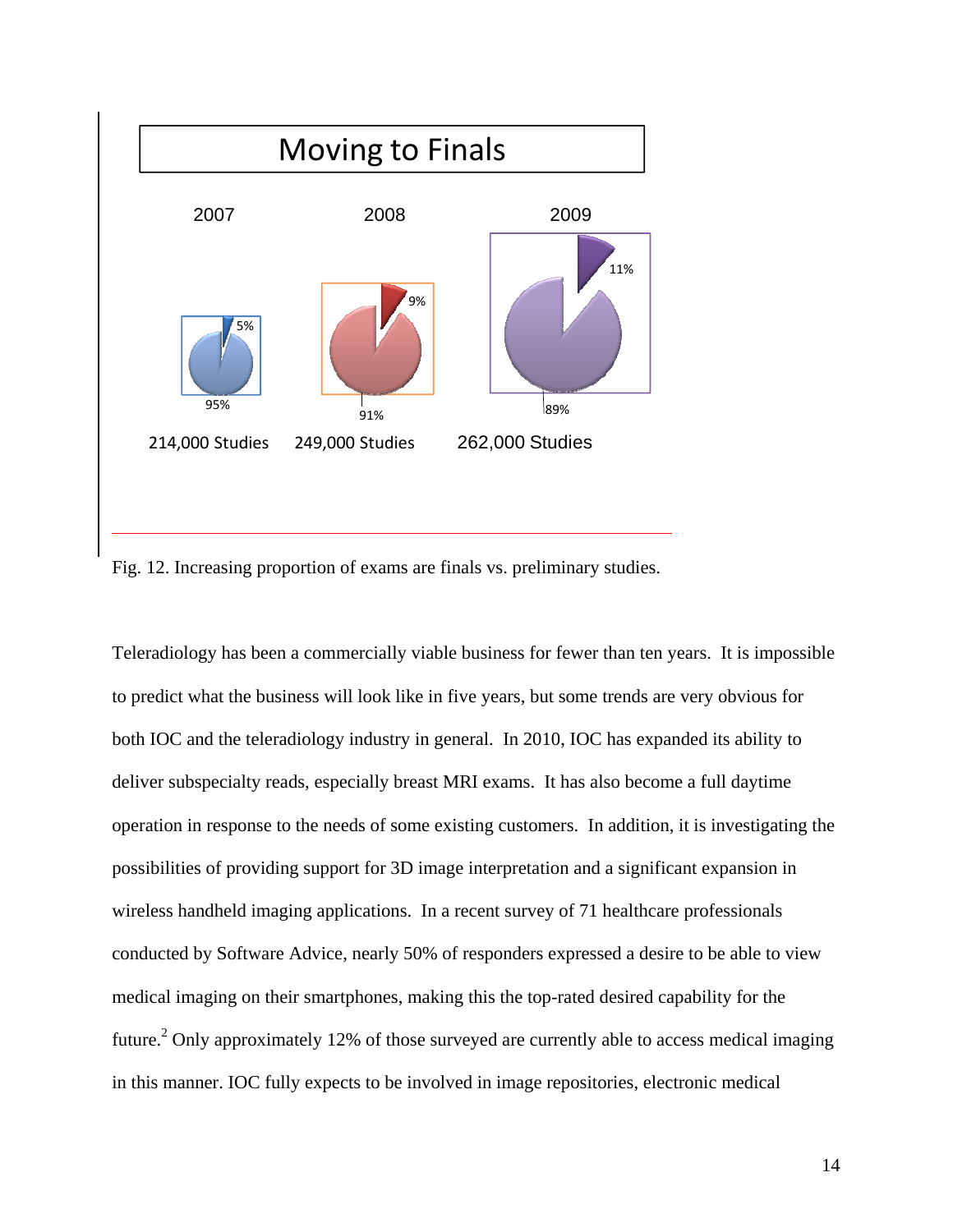records, and possibly even to provide the business model for other telemedicine applications such as telepathology, teledermatology, and personalized medicine.



Fig. 13. Future trends for teleradiology.

# References

- 1. Steinbrook R. The age of teleradiology*. N Engl J Med*. **2007**:357;5-7.
- 2. Thorman C. Survey results: which smartphone will own the healthcare market?

[http://www.softwareadvice.com/articles/medical/smartphone-survey-results-1073009.](http://www.softwareadvice.com/articles/medical/smartphone-survey-results-1073009)